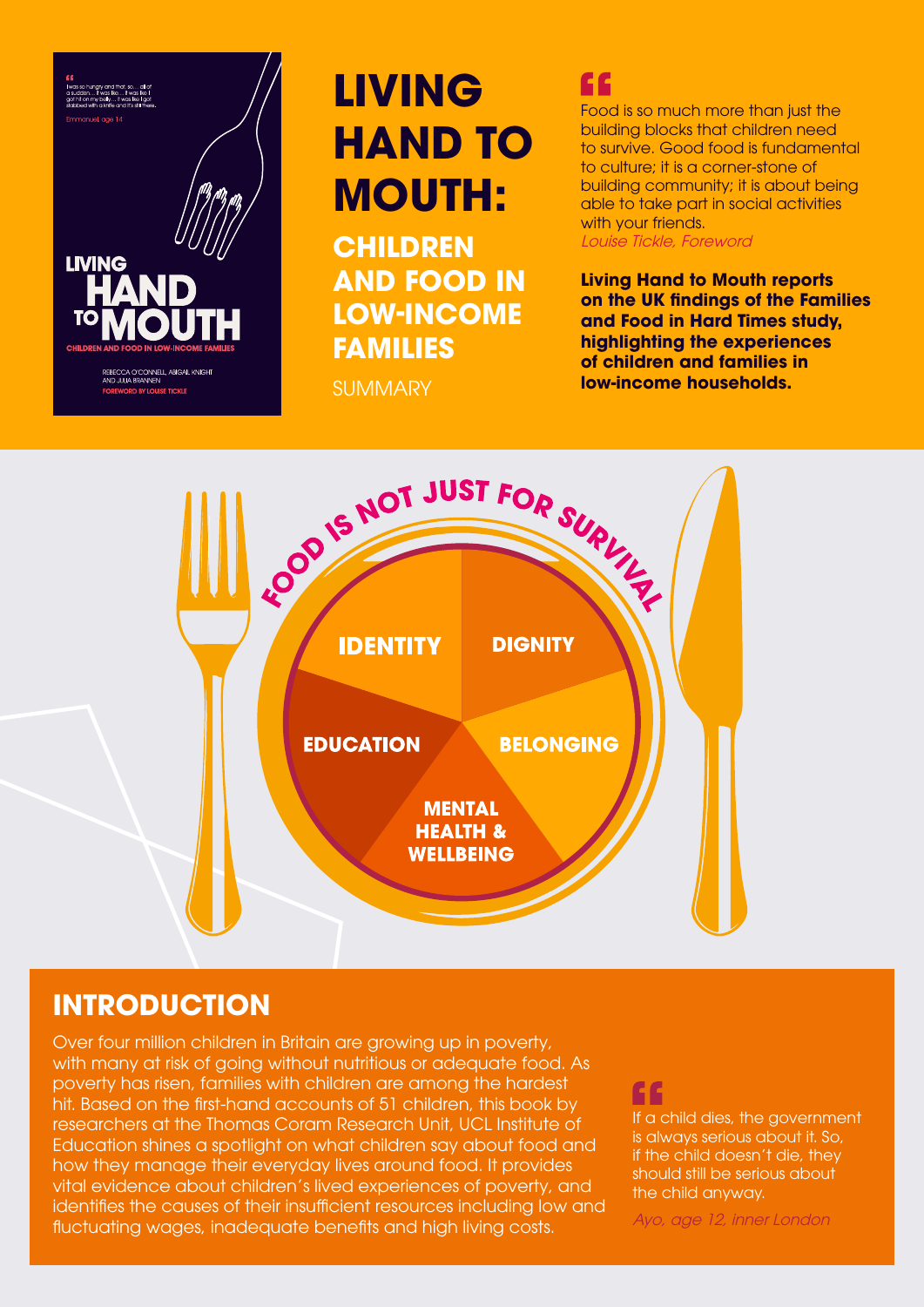# **CHILDREN'S VOICES**

**Children in low-income families are going hungry and missing out on healthy food and social activities that their peers take for granted.** Lack of money and food cause children physical pain, feelings of guilt and shame and a sense of social exclusion.

### ££

[…] I was so hungry […] it was like I got stabbed with a knife and it's still there.'

Emmanuel, age 14, inner London

### C C

If there isn't enough food, we'll get it and sometimes mum will go hungry […]. Even if it's not that much food for me and [brother], it's enough that we've actually had something, […] [but] it gets a bit to the point where we'll start feeling guilty because mum hasn't had anything and we've had it.'

Bryony, age 14, coastal town

### GC.

I don't want to show them that, no, I don't have enough money [to eat out with friends]. I say to them "no I don't really want to come"

Faith, age 15, inner London

# **SHARING FOOD IS ABOUT BELONGING WITHOUT IT, CHILDREN ARE EXCLUDED HAVE THEIR FRIENDS ROUND TRAVEL TO SEE FRIENDS ANY CHILDREN IN MEET FRIENDS OVERTY CAN'T TO EAT OUT** ORD TO

# **CHILDREN AT RISK**

### **Children in lone parent families are at greater risk of food poverty** than others,

reflecting broader poverty trends. Since most lone parents are mothers, the health implications of parental sacrifice are gendered.

# C C

 '…last week I didn't even eat for four days. […] And […] I have to lie to my kids and tell them I've eaten so that they're okay, because as long as my kids are eating then I'm okay.'

Lone mother of three children, including Shaniya, age 11



#### **Most children growing up in poverty have at least one parent in paid employment.**  Parents in low-income working families, as well as those not in work, skip meals so their children can eat.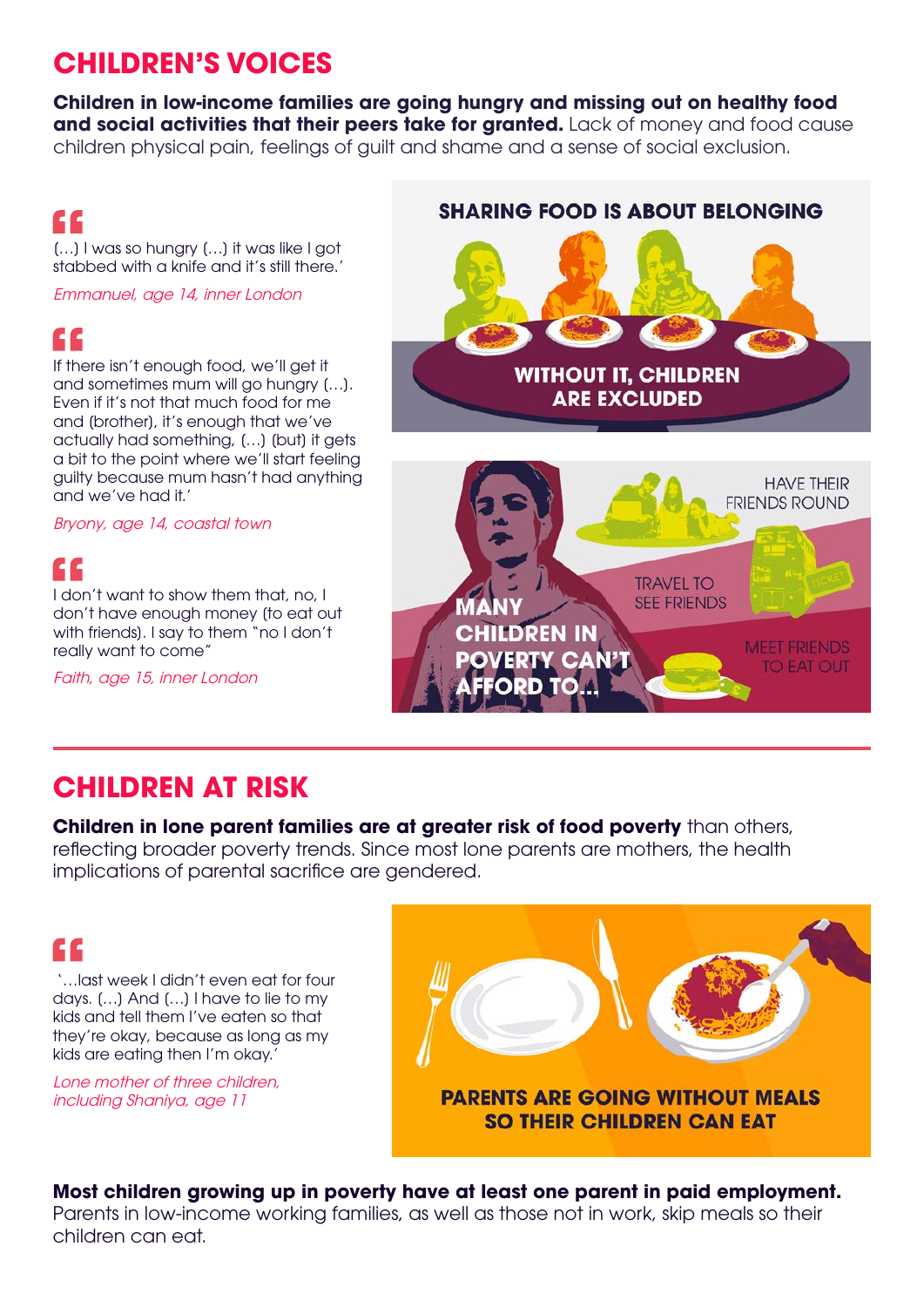

So we cut back. As long as, like I say, as long as the kids are fed, we don't care about us. We'll sit, we're happy to just sit there and have toast every evening, so we do cut back a lot.

Mother, care worker, zero hours contract lives with father, full time, food retail and two children including Owen age 12, coastal town



#### **Free school meals are sometimes delivered in a discriminatory and stigmatising way.**

They're also not usually available to children in families claiming universal credit where parents earn above £142 a week, or to children whose parents have no recourse to public funds. Some say their allowances don't buy enough to fill them up.

### ££

But thing about the baguettes is that if you're not free school meals then you get to have bigger food…which I don't see why. And also they have cheesecakes, so…but […] if you're not free school meals you get to have the bigger version, and if you are you have to have the small version.'

Murad, age 12, inner London, young carer for lone mother and younger sibling

# ££

It's embarrassing, yeah, you have no money on your card and then you just watch them eat.

Gideon, age 15, inner London, whose family has no recourse to public funds

# ££

So when she [lunchtime staff at the checkout] was like "You can't get that, you're free school meals" like I was really embarrassed cos people were waiting behind me.

Maddy, age 16, inner London, receives free school meals

### **WHAT ARE THE SOLUTIONS?**

**Food charity is not the answer.** While food aid such as food banks can help meet the immediate needs of a minority of families, it does not address the causes of poverty and leads to further shame, stigma and social exclusion.

# ££

My social worker, she gave my mum some food voucher to the [food bank in the] church by Lidl's. And they gave us like noodles, like tins of tomatoes and beans. […] we prayed…no we waited, then we prayed, then we got the food, then we went to the sermon […] It wasn't really…I don't know how to explain it… […] Like it wasn't really an atmosphere I would feel comfortable around.

Kasey, age 13, inner London